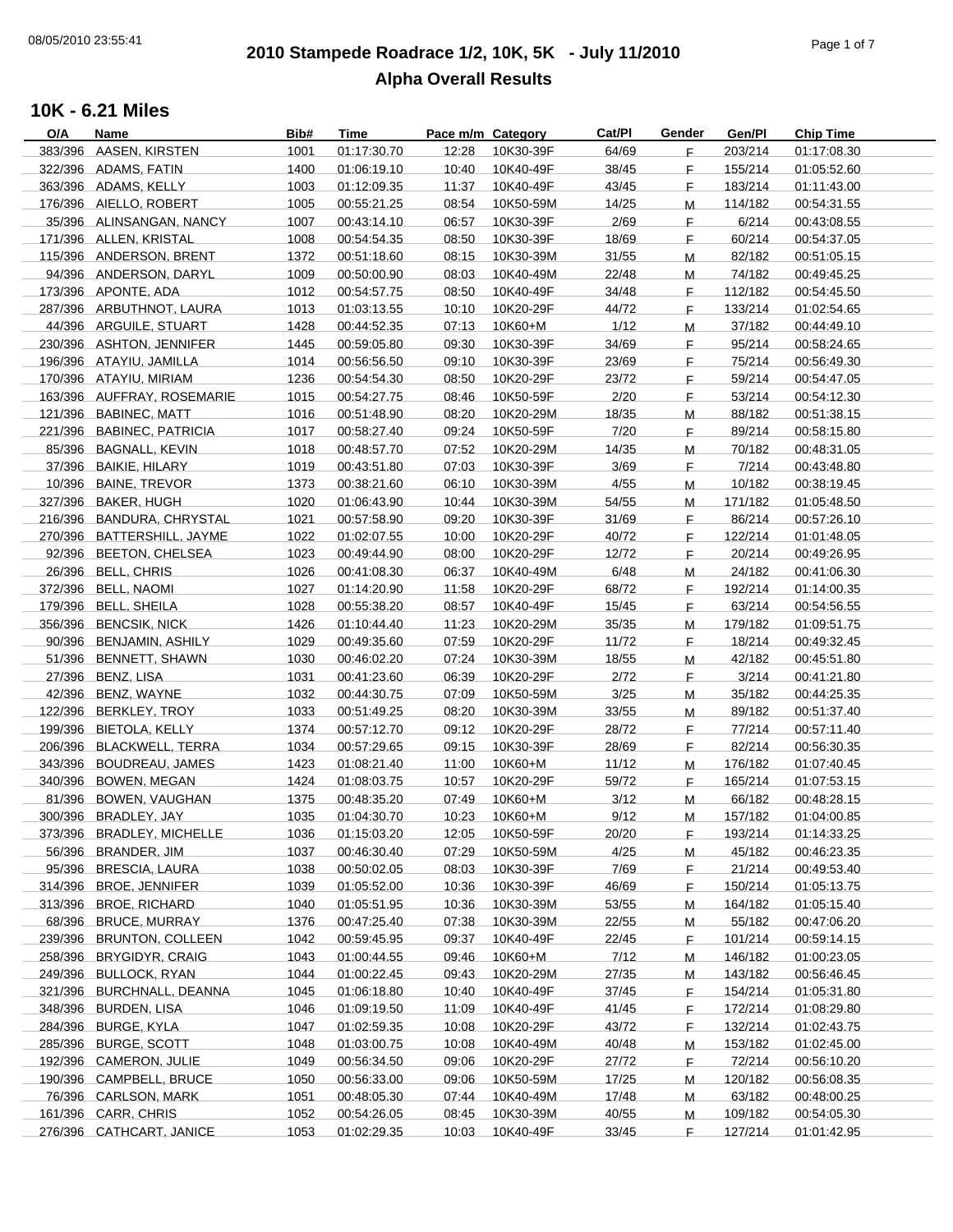# **2010 Stampede Roadrace 1/2, 10K, 5K - July 11/2010** 08/05/2010 23:55:41 Page 2 of 7 **Alpha Overall Results**

| O/A    | Name                         | Bib# | Time        | Pace m/m Category |           | Cat/PI | Gender | Gen/Pl  | <b>Chip Time</b> |
|--------|------------------------------|------|-------------|-------------------|-----------|--------|--------|---------|------------------|
| 57/396 | CAUSTON, ASHLEY              | 1054 | 00:46:33.35 | 07:29             | 10K40-49M | 13/48  | M      | 46/182  | 00:46:28.10      |
|        | 117/396 CEVRAINI, BRUCE      | 1055 | 00:51:27.35 | 08:17             | 10K40-49M | 24/48  | M      | 84/182  | 00:51:16.05      |
|        | 244/396 CHALMERS, KIM        | 1413 | 01:00:05.30 | 09:40             | 10K40-49F | 23/45  | F.     | 104/214 | 00:59:47.35      |
|        | 261/396 CHALMERS-NIXON, TARA | 1435 | 01:01:08.10 | 09:50             | 10K30-39F | 40/69  | F.     | 115/214 | 01:00:45.10      |
|        | 123/396 CHAN, JENNY          | 1056 | 00:51:50.20 | 08:20             | 10K40-49F | 7/45   | F.     | 34/214  | 00:51:50.20      |
|        | 344/396 CHAN, KATHRYN        | 1057 | 01:08:27.35 | 11:01             | 10K20-29F | 62/72  | F.     | 168/214 | 01:08:15.10      |
|        | 203/396 CHANG, CYNTHIA       | 1058 | 00:57:23.60 | 09:14             | 10K30-39F | 26/69  | F.     | 80/214  | 00:56:52.35      |
|        | 101/396 CHARBONNEAU, HEATHER | 1059 | 00:50:33.35 | 08:08             | 10K40-49F | 4/45   | F      | 25/214  | 00:49:55.20      |
|        | 75/396 CLAEYS, CORY          | 1060 | 00:48:00.80 | 07:43             | 10K30-39M | 25/55  | M      | 62/182  | 00:47:28.30      |
|        | 3/396 COLLIE, MARC           | 1377 | 00:34:38.40 | 05:34             | 10K30-39M | 1/55   | M      | 3/182   | 00:34:37.45      |
|        | 263/396 COLLIVER, RAY        | 1410 | 01:01:33.35 | 09:54             | 10K60+M   | 8/12   | M      | 147/182 | 01:01:23.10      |
|        | 61/396 CONEYBEARE, STEVE     | 1061 | 00:46:50.20 | 07:32             | 10K50-59M | 6/25   | M      | 50/182  | 00:46:43.20      |
|        | 158/396 COOK, KEN            | 1062 | 00:54:24.70 | 08:45             | 10K40-49M | 32/48  | M      | 108/182 | 00:53:46.55      |
|        | 390/396 CORSI, ANDREA        | 1010 | 01:23:00.45 | 13:21             | 10K20-29F | 71/72  | F.     | 209/214 | 01:22:16.10      |
|        | 227/396 COULTER, KATRINA     | 1063 | 00:58:48.40 | 09:28             | 10K30-39F | 33/69  | F.     | 93/214  | 00:54:30.90      |
|        |                              |      |             |                   |           |        |        |         |                  |
|        | 113/396 COULTER, SIMON       | 1296 | 00:51:06.30 | 08:13             | 10K30-39M | 30/55  | M      | 81/182  | 00:46:48.05      |
|        | 218/396 COWARD, SANDRA       | 1378 | 00:58:12.35 | 09:22             | 10K20-29F | 29/72  | E      | 87/214  | 00:57:52.95      |
|        | 365/396 CRAWFORD, SUSAN      | 1064 | 01:12:25.05 | 11:39             | 10K40-49F | 44/45  | E      | 185/214 | 01:11:31.00      |
|        | 8/396 CROMBIE, JAMIE         | 1379 | 00:36:56.85 | 05:56             | 10K40-49M | 2/48   | M      | 8/182   | 00:36:54.80      |
|        | 210/396 CRUXTON, BOB         | 1067 | 00:57:42.55 | 09:17             | 10K50-59M | 18/25  | M      | 127/182 | 00:57:09.65      |
|        | 347/396 CRUXTON, DIANE       | 1068 | 01:08:54.50 | 11:05             | 10K50-59F | 15/20  | F.     | 171/214 | 01:08:21.65      |
|        | 309/396 CULLINGHAM, CAROL    | 1069 | 01:05:08.40 | 10:29             | 10K30-39F | 45/69  | F.     | 149/214 | 01:04:22.25      |
|        | 189/396 DE JONG, BLAIR       | 1071 | 00:56:31.40 | 09:06             | 10K20-29M | 21/35  | M      | 119/182 | 00:55:58.00      |
|        | 232/396 DE JONG, TINA        | 1072 | 00:59:13.70 | 09:32             | 10K20-29F | 33/72  | F.     | 97/214  | 00:58:29.30      |
|        | 167/396 DEAKIN, EMMA         | 1073 | 00:54:37.20 | 08:47             | 10K19&UF  | 2/6    | F      | 57/214  | 00:54:10.55      |
|        | 311/396 DEAKIN, JOHN         | 1074 | 01:05:37.75 | 10:33             | 10K50-59M | 22/25  | M      | 162/182 | 01:05:10.15      |
|        | 47/396 DEFOREST, SHAWN       | 1075 | 00:45:25.85 | 07:18             | 10K30-39M | 17/55  | M      | 40/182  | 00:45:23.00      |
|        | 225/396 DESBARATS, LAURA     | 1076 | 00:58:36.55 | 09:26             | 10K20-29F | 31/72  | F.     | 92/214  | 00:58:04.80      |
|        | 231/396 DICK, LAURA          | 1077 | 00:59:10.20 | 09:31             | 10K20-29F | 32/72  | F.     | 96/214  | 00:59:04.50      |
|        | 187/396 DIFRANCESCO, LISA    | 1079 | 00:56:08.80 | 09:02             | 10K40-49F | 17/45  | F.     | 69/214  | 00:55:50.95      |
|        | 353/396 DJAKOVIC, MELISSA    | 1080 | 01:10:31.75 | 11:21             | 10K20-29F | 65/72  | F.     | 175/214 | 01:09:46.95      |
|        | 352/396 DJAKOVIC, MIKE       | 1081 | 01:10:31.60 | 11:21             | 10K30-39M | 55/55  | M      | 178/182 | 01:09:45.95      |
|        | 310/396 DOBSON, STEVE        | 1455 | 01:05:13.05 | 10:30             | 10K40-49M | 43/48  | M      | 161/182 | 01:04:33.35      |
|        | 24/396 DODDS, SHAY           | 1082 | 00:40:49.75 | 06:34             | 10K20-29M | 6/35   | M      | 22/182  | 00:40:48.45      |
|        | 60/396 DOUCETTE, GREG        | 1083 | 00:46:47.55 | 07:32             | 10K30-39M | 20/55  | M      | 49/182  | 00:46:37.60      |
|        | 318/396 DOUCETTE, JANICE     | 1084 | 01:06:14.00 | 10:39             | 10K20-29F | 54/72  | F.     | 152/214 | 01:06:14.00      |
|        | 39/396 DRAPER, SEAN          | 1086 | 00:44:29.50 | 07:09             | 10K30-39M | 16/55  | M      | 32/182  | 00:44:24.15      |
|        | 273/396 DRIEDGER, VALERIE    | 1360 | 01:02:14.00 | 10:01             | 10K40-49F | 31/45  | F.     | 126/214 | 01:01:27.60      |
|        | 240/396 DUERR, CARLY         | 1089 | 00:59:46.60 | 09:37             | 10K20-29F | 34/72  | F      | 102/214 | 00:59:21.95      |
|        | 191/396 EDIGER, MANDY        | 1090 | 00:56:34.45 | 09:06             | 10K20-29F | 26/72  | F.     | 71/214  | 00:56:18.70      |
|        | 331/396 ELLACOTT, JAMIE      | 1091 | 01:07:15.30 | 10:49             | 10K20-29M | 33/35  | M      | 172/182 | 01:01:22.65      |
|        | 180/396 ELLIOTT, ALBERT      | 1092 | 00:55:41.25 | 08:58             | 10K50-59M | 16/25  | M      | 117/182 | 00:55:15.35      |
|        | 148/396 ELLIOTT, JUDITH      | 1093 | 00:54:04.10 | 08:42             | 10K50-59F | 1/20   | F.     | 46/214  | 00:53:39.50      |
|        | 208/396 EPP, KIMIKO          | 1094 | 00:57:32.65 | 09:15             | 10K30-39F | 29/69  | F      | 83/214  | 00:57:11.55      |
|        | 252/396 ETIENNE, MONIQUE     |      | 01:00:32.10 |                   | 10K30-39F | 39/69  |        | 109/214 |                  |
|        |                              | 1095 |             | 09:44             |           |        | F.     |         | 00:59:48.95      |
|        | 186/396 EVANS, AMANDA        | 1096 | 00:56:07.80 | 09:02             | 10K20-29F | 25/72  | F      | 68/214  | 00:55:33.00      |
|        | 370/396 EWART, CHRISTINE     | 1098 | 01:12:53.25 | 11:44             | 10K30-39F | 55/69  | F.     | 190/214 | 01:12:21.95      |
|        | 102/396 EWASIUK, CHRISTOPHER | 1099 | 00:50:33.80 | 08:08             | 10K40-49M | 23/48  | M      | 77/182  | 00:50:14.70      |
|        | 36/396 FAJARDO, DAVE         | 1100 | 00:43:31.45 | 07:00             | 10K30-39M | 15/55  | M      | 30/182  | 00:43:26.65      |
|        | 243/396 FALLS, KENTON        | 1357 | 00:59:59.05 | 09:39             | 10K20-29M | 26/35  | M      | 140/182 | 00:59:30.60      |
|        | 17/396 FEASBY, COLIN         | 1361 | 00:40:00.15 | 06:26             | 10K30-39M | 8/55   | M      | 17/182  | 00:39:58.10      |
|        | 330/396 FEDORCHUK, LISA      | 1237 | 01:07:05.35 | 10:48             | 10K19&UF  | 4/6    | F.     | 159/214 | 01:06:17.50      |
|        | 80/396 FILLIP, TODD          | 1432 | 00:48:33.65 | 07:49             | 10K40-49M | 19/48  | M      | 65/182  | 00:47:59.05      |
|        | 172/396 FONG, JENNIFER       | 1104 | 00:54:57.50 | 08:50             | 10K20-29F | 24/72  | F      | 61/214  | 00:54:43.55      |
|        | 178/396 FORD, TOM            | 1106 | 00:55:25.90 | 08:55             | 10K50-59M | 15/25  | M      | 116/182 | 00:55:15.45      |
|        | 169/396 FOURNIER, CHAD       | 1107 | 00:54:52.60 | 08:50             | 10K30-39M | 41/55  | M      | 111/182 | 00:54:21.30      |
|        | 138/396 FRIESEN, JUSTIN      | 1109 | 00:53:17.00 | 08:34             | 10K30-39M | 36/55  | M      | 100/182 | 00:52:52.35      |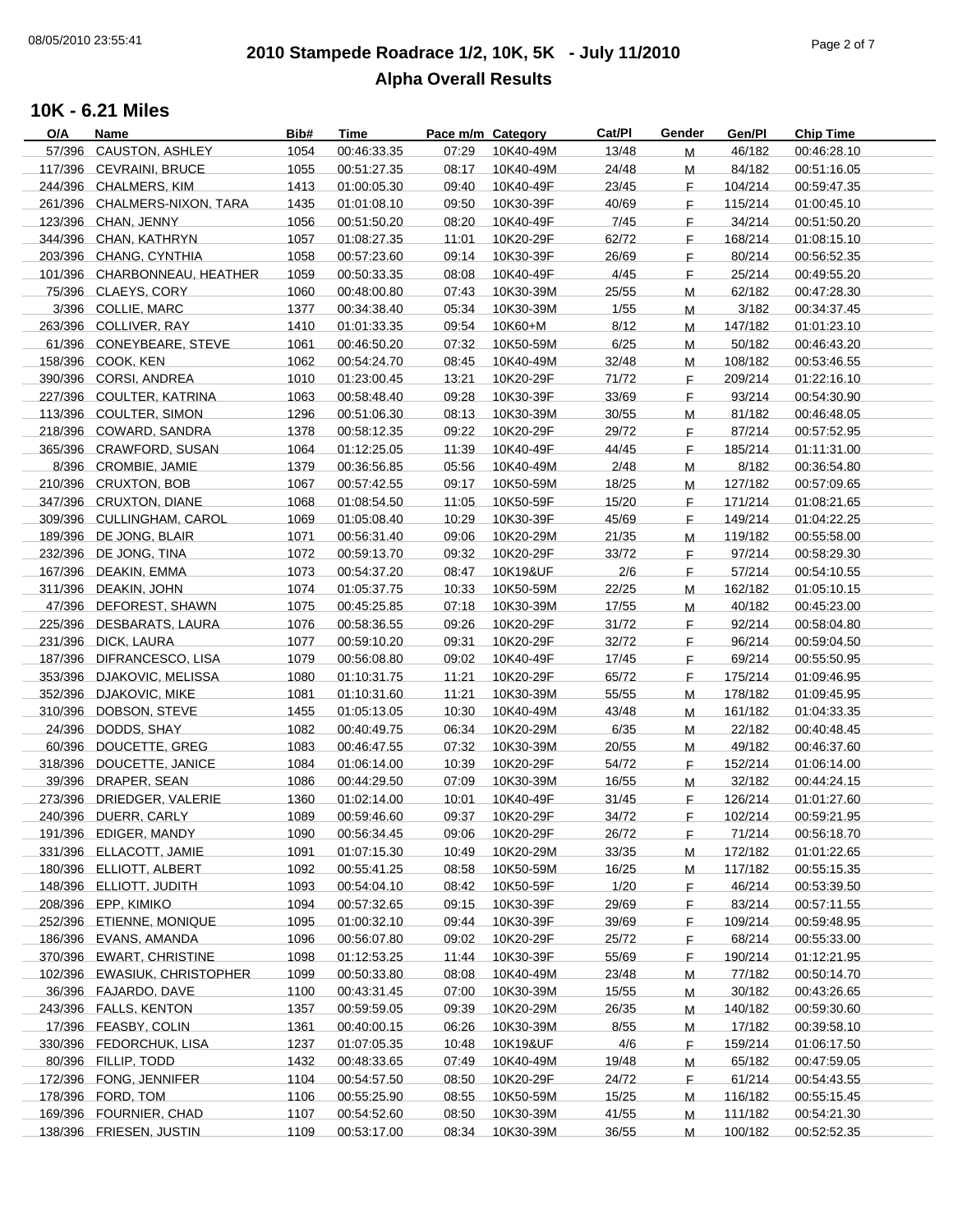# **2010 Stampede Roadrace 1/2, 10K, 5K - July 11/2010** 08/05/2010 23:55:41 Page 3 of 7 **Alpha Overall Results**

| O/A | Name                     | Bib# | <b>Time</b> | Pace m/m Category |           | Cat/Pl | Gender | Gen/Pl  | <b>Chip Time</b> |
|-----|--------------------------|------|-------------|-------------------|-----------|--------|--------|---------|------------------|
|     | 337/396 FRY, KRISTEN     | 1110 | 01:07:58.80 | 10:56             | 10K20-29F | 57/72  | F.     | 163/214 | 01:03:26.30      |
|     | 105/396 FRYER, SEAN      | 1111 | 00:50:39.85 | 08:09             | 10K20-29M | 16/35  | M      | 79/182  | 00:50:33.70      |
|     | 168/396 FUGLER, JOANNA   | 1112 | 00:54:39.75 | 08:48             | 10K20-29F | 22/72  | F.     | 58/214  | 00:54:13.40      |
|     | 387/396 FURGASON, TAMMY  | 1113 | 01:19:54.95 | 12:51             | 10K30-39F | 66/69  | F.     | 206/214 | 01:18:56.50      |
|     | 346/396 GAGNON, ALLISON  | 1114 | 01:08:43.00 | 11:03             | 10K20-29F | 63/72  | F.     | 170/214 | 01:08:01.90      |
|     | 211/396 GAGNON, ERIC     | 1115 | 00:57:48.60 | 09:18             | 10K30-39M | 45/55  | M      | 128/182 | 00:57:01.35      |
|     | 54/396 GALESKI, MATTHEW  | 1116 | 00:46:23.20 | 07:28             | 10K30-39M | 19/55  | M      | 44/182  | 00:46:05.75      |
|     | 266/396 GALLAGHER, KELLY | 1380 | 01:01:42.85 | 09:56             | 10K30-39F | 41/69  |        | 118/214 | 01:01:29.20      |
|     |                          |      |             |                   |           |        | F.     |         |                  |
|     | 65/396 GALLANT, NEIL     | 1117 | 00:47:00.00 | 07:34             | 10K20-29M | 11/35  | M      | 52/182  | 00:46:50.65      |
|     | 154/396 GARVEY, JENNIFER | 1427 | 00:54:20.65 | 08:44             | 10K20-29F | 20/72  | F.     | 49/214  | 00:54:06.60      |
|     | 307/396 GAULD, DAN       | 1118 | 01:04:54.35 | 10:27             | 10K30-39M | 51/55  | м      | 159/182 | 01:04:39.10      |
|     | 207/396 GEE, AARON       | 1401 | 00:57:30.60 | 09:15             | 10K19&UM  | 4/7    | М      | 125/182 | 00:56:52.35      |
|     | 324/396 GEE, DARREN      | 1402 | 01:06:25.05 | 10:41             | 10K20-29M | 32/35  | M      | 169/182 | 01:05:47.05      |
|     | 384/396 GEE, GARRY       | 1119 | 01:17:42.15 | 12:30             | 10K40-49M | 48/48  | M      | 181/182 | 01:17:02.45      |
|     | 396/396 GEE, SAM         | 1120 | 02:29:06.95 | 24:00             | 10K60+M   | 12/12  | M      | 182/182 | 02:28:29.20      |
|     | 312/396 GEE, STEVEN      | 1121 | 01:05:47.55 | 10:35             | 10K30-39M | 52/55  | M      | 163/182 | 01:05:10.05      |
|     | 103/396 GEE, TIM         | 1381 | 00:50:35.20 | 08:08             | 10K30-39M | 28/55  | M      | 78/182  | 00:49:58.65      |
|     | 326/396 GIANI, SARAH     | 1122 | 01:06:31.55 | 10:42             | 10K30-39F | 47/69  | F.     | 156/214 | 01:05:56.80      |
|     | 160/396 GILLESPIE, MOLLY | 1417 | 00:54:26.00 | 08:45             | 10K30-39F | 16/69  | F.     | 52/214  | 00:54:05.15      |
|     | 382/396 GLATZ, ASTA      | 1125 | 01:17:00.40 | 12:23             | 10K20-29F | 69/72  | F.     | 202/214 | 01:16:30.70      |
|     | 19/396 GOBBI, DAVID      | 1403 | 00:40:19.35 | 06:29             | 10K30-39M | 10/55  | M      | 19/182  | 00:40:09.15      |
|     | 294/396 GODZIUK, JUSTIN  | 1126 | 01:03:38.90 | 10:14             | 10K20-29M | 31/35  | M      | 155/182 | 01:03:30.00      |
|     | 374/396 GOSSELIN, CHARLA |      | 01:15:03.65 |                   |           |        |        |         |                  |
|     |                          | 1127 |             | 12:05             | 10K30-39F | 57/69  | F.     | 194/214 | 01:14:46.50      |
|     | 89/396 GRAHAM, AMANDA    | 1449 | 00:49:33.85 | 07:58             | 10K20-29F | 10/72  | F.     | 17/214  | 00:49:21.50      |
|     | 97/396 GRANT, MATT       | 1129 | 00:50:21.10 | 08:06             | 10K20-29M | 15/35  | м      | 76/182  | 00:50:12.35      |
|     | 302/396 GREEN, CATHY     | 1130 | 01:04:35.25 | 10:23             | 10K40-49F | 34/45  | F.     | 145/214 | 01:02:14.85      |
|     | 386/396 GREEN, LISA      | 1131 | 01:19:17.95 | 12:46             | 10K20-29F | 70/72  | F.     | 205/214 | 01:19:00.50      |
|     | 5/396 GREENWOOD, BRYCE   | 1382 | 00:36:06.40 | 05:48             | 10K30-39M | 2/55   | M      | 5/182   | 00:36:05.00      |
|     | 303/396 GREWAL, KIMBERLY | 1132 | 01:04:35.45 | 10:24             | 10K40-49F | 35/45  | F.     | 146/214 | 01:02:14.75      |
|     | 72/396 GRIENER, TOM      | 1133 | 00:47:59.50 | 07:43             | 10K20-29M | 12/35  | M      | 59/182  | 00:47:43.90      |
|     | 155/396 GROMACK, STEVE   | 1134 | 00:54:22.20 | 08:45             | 10K40-49M | 31/48  | M      | 106/182 | 00:53:53.70      |
|     | 392/396 HADDEN, KIMBERLY | 1135 | 01:25:26.80 | 13:45             | 10K20-29F | 72/72  | F      | 211/214 | 01:24:45.55      |
|     | 320/396 HALWAS, COLLEEN  | 1136 | 01:06:18.60 | 10:40             | 10K40-49F | 36/45  | F.     | 153/214 | 01:05:37.40      |
|     | 316/396 HALWAS, DARIAN   | 1137 | 01:05:59.95 | 10:37             | 10K19&UM  | 7/7    | M      | 166/182 | 01:05:18.70      |
|     | 323/396 HALWAS, DAVID    | 1138 | 01:06:20.50 | 10:40             | 10K40-49M | 45/48  | M      | 168/182 | 01:05:37.15      |
|     | 197/396 HANSMA, NICOLE   | 1139 | 00:57:08.90 | 09:12             | 10K30-39F | 24/69  | F.     | 76/214  | 00:56:42.70      |
|     | 194/396 HARASYM, MICHAEL | 1414 | 00:56:41.20 | 09:07             | 10K40-49M | 35/48  | M      | 121/182 | 00:56:28.60      |
|     | 380/396 HARPER, DEBRA    | 1140 | 01:16:43.60 | 12:21             | 10K30-39F | 63/69  | F.     | 200/214 | 01:16:13.55      |
|     | 77/396 HASTINGS, ERIN    | 1141 |             | 07:45             |           | 7/72   | F.     | 14/214  |                  |
|     |                          |      | 00:48:09.90 |                   | 10K20-29F |        |        |         | 00:48:03.45      |
|     | 112/396 HATHERLY, HOPE   | 1142 | 00:51:05.70 | 08:13             | 10K40-49F | 6/45   | F      | 32/214  | 00:50:49.80      |
|     | 332/396 HAYNES, SYDNEY   | 1143 | 01:07:20.30 | 10:50             | 10K19&UF  | 5/6    | F.     | 160/214 | 01:06:52.40      |
|     | 213/396 HENDERSON, JIM   | 1145 | 00:57:51.45 | 09:18             | 10K50-59M | 19/25  | M      | 130/182 | 00:57:32.50      |
|     | 96/396 HERON, IAN        | 1146 | 00:50:20.65 | 08:06             | 10K30-39M | 27/55  | м      | 75/182  | 00:50:01.15      |
|     | 253/396 HERZOG, KARL     | 1356 | 01:00:33.20 | 09:45             | 10K50-59M | 21/25  | M      | 144/182 | 00:59:43.80      |
|     | 88/396 HILKEWICH, LESLEE | 1147 | 00:49:08.85 | 07:54             | 10K20-29F | 9/72   | F.     | 16/214  | 00:48:54.65      |
|     | 260/396 HILL, KELLY      | 1148 | 01:01:05.20 | 09:50             | 10K40-49F | 28/45  | F.     | 114/214 | 01:00:31.90      |
|     | 74/396 HILL, KEN         | 1438 | 00:48:00.55 | 07:43             | 10K60+M   | 2/12   | M      | 61/182  | 00:47:43.50      |
|     | 182/396 HILL, LUCAS      | 1149 | 00:55:45.60 | 08:58             | 10K19&UM  | 3/7    | M      | 118/182 | 00:55:14.60      |
|     | 84/396 HINTON, DAREN     | 1150 | 00:48:53.35 | 07:52             | 10K40-49M | 20/48  | M      | 69/182  | 00:48:29.20      |
|     | 292/396 HOBDAY, KATIE    | 1152 | 01:03:24.80 | 10:12             | 10K20-29F | 47/72  | F.     | 138/214 | 01:03:03.80      |
|     | 278/396 HODGSON, KRISTIE | 1153 | 01:02:31.20 | 10:04             | 10K30-39F | 43/69  | F.     | 129/214 | 01:02:13.45      |
|     | 30/396 HOLMAN, CARLY     | 1154 | 00:42:10.60 | 06:47             | 10K20-29F | 4/72   | F.     | 5/214   | 00:42:06.85      |
|     | 204/396 HOLUNGA, JULIE   | 1156 | 00:57:25.20 | 09:14             | 10K30-39F | 27/69  | F.     | 81/214  | 00:56:59.30      |
|     | 205/396 HOLUNGA, SHANE   | 1157 | 00:57:25.40 | 09:14             | 10K30-39M | 43/55  |        | 124/182 | 00:57:00.70      |
|     | 376/396 HOOD, CHRISTY    |      | 01:15:44.15 |                   |           | 59/69  | M      |         |                  |
|     |                          | 1362 |             | 12:11             | 10K30-39F |        | F.     | 196/214 | 01:14:56.10      |
|     | 4/396 HOPFNER, GEOFF     | 1355 | 00:35:30.90 | 05:43             | 10K20-29M | 3/35   | M      | 4/182   | 00:35:29.80      |
|     | 275/396 HORNE, DREW      | 1441 | 01:02:23.60 | 10:02             | 10K30-39M | 49/55  | м      | 149/182 | 01:02:11.10      |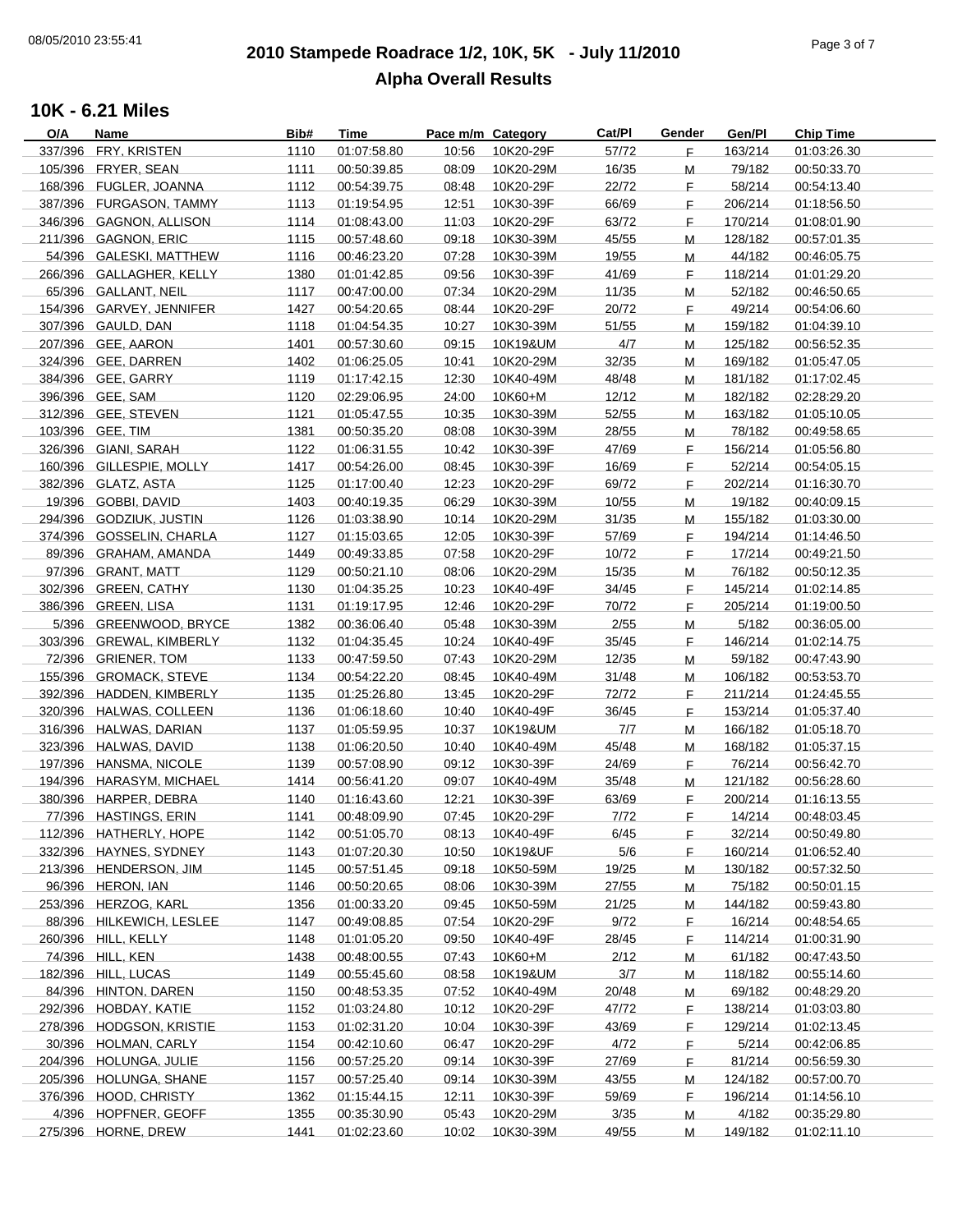# **2010 Stampede Roadrace 1/2, 10K, 5K - July 11/2010** 08/05/2010 23:55:42 Page 4 of 7 **Alpha Overall Results**

| O/A     | Name                        | Bib# | Time        | Pace m/m Category |           | Cat/Pl | Gender | Gen/Pl  | <b>Chip Time</b> |
|---------|-----------------------------|------|-------------|-------------------|-----------|--------|--------|---------|------------------|
| 359/396 | <b>HOWARD, MICHAEL</b>      | 1158 | 01:11:21.60 | 11:29             | 10K40-49M | 47/48  | M      | 180/182 | 01:10:38.55      |
|         | 268/396 HOWELL, CHRISTYN    | 1159 | 01:01:45.45 | 09:56             | 10K30-39F | 42/69  | F.     | 120/214 | 01:01:34.70      |
|         | 209/396 HOWG, KYLE          | 1160 | 00:57:34.20 | 09:16             | 10K30-39M | 44/55  | M      | 126/182 | 00:57:02.70      |
|         | 234/396 HUMNYCKI, MICHAEL   | 1233 | 00:59:21.25 | 09:33             | 10K19&UM  | 5/7    | м      | 136/182 | 00:59:13.10      |
|         | 235/396 HUMNYCKI, SELINA    | 1161 | 00:59:21.25 | 09:33             | 10K40-49F | 21/45  | F.     | 99/214  | 00:59:13.10      |
|         | 165/396 HURDAL, LAURA       | 1162 | 00:54:32.40 | 08:46             | 10K50-59F | 3/20   | F.     | 55/214  |                  |
|         |                             |      |             |                   |           |        |        |         | 00:54:15.10      |
|         | 9/396 HUSSEN, BURHAN        | 1383 | 00:37:48.80 | 06:05             | 10K30-39M | 3/55   | M      | 9/182   | 00:37:48.45      |
|         | 262/396 HUYNH, SANDIE       | 1433 | 01:01:31.40 | 09:54             | 10K20-29F | 36/72  | F.     | 116/214 | 01:01:23.00      |
|         | 12/396 INHABER, JOSH        | 1164 | 00:38:53.35 | 06:15             | 10K20-29M | 5/35   | М      | 12/182  | 00:38:49.85      |
|         | 201/396 IRELAND, COLEENE    | 1411 | 00:57:15.70 | 09:13             | 10K50-59F | 6/20   | F.     | 78/214  | 00:56:49.80      |
|         | 98/396 JACKSHAW, KAREN      | 1166 | 00:50:29.20 | 08:07             | 10K40-49F | 2/45   | F.     | 22/214  | 00:50:20.55      |
|         | 212/396 JACKSON, CHRIS      | 1165 | 00:57:50.20 | 09:18             | 10K20-29M | 23/35  | Μ      | 129/182 | 00:57:27.65      |
|         | 99/396 JAKOVAC, NANCY       | 1363 | 00:50:30.25 | 08:07             | 10K40-49F | 3/45   | F.     | 23/214  | 00:50:23.50      |
|         | 202/396 JAMES, JESSICA      | 1167 | 00:57:18.75 | 09:13             | 10K30-39F | 25/69  | F.     | 79/214  | 00:56:21.40      |
|         | 385/396 JOHNSON, MEGHAN     | 1169 | 01:18:52.65 | 12:42             | 10K30-39F | 65/69  | F.     | 204/214 | 01:12:14.50      |
|         | 28/396 JOHNSTON, HILARY     | 1436 | 00:41:35.30 | 06:41             | 10K20-29F | 3/72   | F.     | 4/214   | 00:41:33.80      |
|         |                             |      |             |                   |           |        |        |         |                  |
|         | 33/396 KAY, JEFF            | 1170 | 00:43:03.20 | 06:55             | 10K40-49M | 7/48   | м      | 28/182  | 00:42:59.45      |
|         | 358/396 KEATING, MARILYN    | 1171 | 01:11:20.15 | 11:29             | 10K50-59F | 16/20  | F.     | 179/214 | 01:10:37.25      |
|         | 219/396 KEATLEY, JOSH       | 1172 | 00:58:16.95 | 09:22             | 10K30-39M | 46/55  | M      | 132/182 | 00:57:43.95      |
|         | 229/396 KEELER, JEREMY      | 1168 | 00:59:04.25 | 09:30             | 10K30-39M | 47/55  | M      | 135/182 | 00:58:49.95      |
|         | 351/396 KEELER, MELANIE     | 1173 | 01:10:23.95 | 11:20             | 10K30-39F | 49/69  | F.     | 174/214 | 01:10:10.00      |
|         | 134/396 KEELING, JAMES      | 1174 | 00:53:01.20 | 08:32             | 10K50-59M | 12/25  | M      | 98/182  | 00:52:10.30      |
|         | 177/396 KELLER, ERIC        | 1175 | 00:55:22.35 | 08:54             | 10K30-39M | 42/55  | M      | 115/182 | 00:54:47.55      |
|         | 25/396 KELLY, STEVEN        | 1176 | 00:41:03.25 | 06:36             | 10K40-49M | 5/48   | м      | 23/182  | 00:41:00.05      |
|         | 1/396 KERSHAW, DEVON        | 1177 | 00:32:27.15 | 05:13             | 10K20-29M | 1/35   | м      | 1/182   | 00:32:25.90      |
|         | 245/396 KERTH, KRISTA       | 1178 | 01:00:05.50 | 09:40             | 10K30-39F | 37/69  |        | 105/214 | 00:59:56.75      |
|         |                             |      |             |                   |           |        | F.     |         |                  |
|         | 116/396 KINNAIRD, DANA      | 1180 | 00:51:18.65 | 08:15             | 10K20-29M | 17/35  | M      | 83/182  | 00:50:59.20      |
|         | 70/396 KINNIE, NICHOLAS     | 1181 | 00:47:39.30 | 07:40             | 10K19&UM  | 1/7    | м      | 57/182  | 00:47:33.75      |
|         | 143/396 KINNIE, SUSAN       | 1404 | 00:53:32.30 | 08:37             | 10K40-49F | 11/45  | F.     | 42/214  | 00:53:18.10      |
|         | 136/396 KISS, ALLISON       | 1429 | 00:53:07.60 | 08:33             | 10K30-39F | 14/69  | F.     | 38/214  | 00:50:04.85      |
|         | 149/396 KLINGBEIL, NORBERT  | 1182 | 00:54:08.35 | 08:43             | 10K40-49M | 30/48  | M      | 103/182 | 00:53:17.50      |
|         | 157/396 KOKOTT, RYAN        | 1183 | 00:54:24.65 | 08:45             | 10K30-39M | 39/55  | M      | 107/182 | 00:53:33.75      |
|         | 336/396 KOMAR, ANNE MARIE   | 1184 | 01:07:58.00 | 10:56             | 10K40-49F | 39/45  | F.     | 162/214 | 01:07:14.65      |
|         | 133/396 KRAMER, PATRICK     | 1185 | 00:52:58.00 | 08:31             | 10K50-59M | 11/25  | М      | 97/182  | 00:52:35.65      |
|         | 329/396 KRESOWATY, JENNIFER | 1186 | 01:06:55.00 | 10:46             | 10K30-39F | 48/69  | E      | 158/214 | 01:06:25.45      |
|         |                             |      |             |                   |           |        |        |         |                  |
|         | 73/396 KRZYWICKI, JACEK     | 1187 | 00:47:59.65 | 07:43             | 10K30-39M | 24/55  | M      | 60/182  | 00:47:41.90      |
|         | 128/396 KRZYWICKI, SHANNON  | 1188 | 00:52:44.05 | 08:29             | 10K30-39F | 13/69  | F.     | 35/214  | 00:52:26.45      |
|         | 315/396 KUHL, GREG          | 153  | 01:05:56.65 | 10:37             | 10K50-59M | 23/25  | M      | 165/182 | 01:05:46.10      |
|         | 395/396 KWOK, JOANNA        | 1189 | 02:29:00.80 | 23:59             | 10K60+F   | 2/2    | F.     | 214/214 | 02:28:24.50      |
|         | 71/396 LADOUCEUR, MIKE      | 1405 | 00:47:54.60 | 07:42             | 10K30-39M | 23/55  | M      | 58/182  | 00:47:47.35      |
|         | 215/396 LALIBERTE, TRACI    | 1190 | 00:57:53.30 | 09:19             | 10K40-49F | 19/45  | F.     | 85/214  | 00:57:30.05      |
|         | 50/396 LARMER, PAUL         | 1191 | 00:45:57.00 | 07:23             | 10K40-49M | 12/48  | М      | 41/182  | 00:45:48.10      |
|         | 298/396 LAROCHELLE, KIRSTEN | 1192 | 01:03:57.45 | 10:17             | 10K19&UF  | 3/6    | F.     | 142/214 | 01:03:45.25      |
|         | 325/396 LAROCHELLE, YVES    | 1364 | 01:06:26.50 | 10:41             | 10K40-49M | 46/48  | M      | 170/182 | 01:06:15.75      |
|         | 251/396 LAW, JODIE          | 1193 | 01:00:31.45 | 09:44             | 10K30-39F | 38/69  | F      | 108/214 | 01:00:03.00      |
|         | 265/396 LAWRANCE, KAITLYN   | 1194 | 01:01:41.15 | 09:55             | 10K20-29F | 37/72  | F.     | 117/214 | 01:01:21.75      |
|         |                             |      |             |                   |           |        |        |         |                  |
|         | 226/396 LEE, PAUL           | 1195 | 00:58:45.35 | 09:27             | 10K20-29M | 24/35  | M      | 134/182 | 00:58:20.90      |
|         | 159/396 LEONG, TIA          | 1196 | 00:54:25.80 | 08:45             | 10K20-29F | 21/72  | F.     | 51/214  | 00:53:49.15      |
|         | 193/396 LEPAGE, LISE        | 1197 | 00:56:34.60 | 09:06             | 10K50-59F | 5/20   | F.     | 73/214  | 00:56:11.70      |
|         | 248/396 LEVEQUE, PETER      | 1198 | 01:00:19.10 | 09:42             | 10K40-49M | 37/48  | м      | 142/182 | 00:59:41.55      |
|         | 297/396 LI, SHUIE           | 1199 | 01:03:54.75 | 10:17             | 10K20-29F | 50/72  | F.     | 141/214 | 01:03:37.10      |
|         | 11/396 LINDLAND, KEVIN      | 1200 | 00:38:31.60 | 06:12             | 10K40-49M | 3/48   | Μ      | 11/182  | 00:38:29.70      |
|         | 223/396 LOW, CHANTAL        | 1202 | 00:58:29.35 | 09:25             | 10K30-39F | 32/69  | F.     | 90/214  | 00:58:06.35      |
|         | 328/396 LUI, ALICE          | 1203 | 01:06:53.25 | 10:46             | 10K20-29F | 55/72  | F.     | 157/214 | 01:06:23.65      |
|         | 16/396 LUINSTRA, DAVID      | 1204 | 00:39:50.90 | 06:24             | 10K30-39M | 7/55   | M      | 16/182  | 00:39:49.00      |
|         | 20/396 LUKINUK, BRENDT      |      | 00:40:34.10 | 06:31             |           |        |        | 20/182  | 00:40:30.85      |
|         |                             | 1205 |             |                   | 10K30-39M | 11/55  | M      |         |                  |
|         | 188/396 LUKINUK, ELIZABETH  | 1206 | 00:56:09.80 | 09:02             | 10K30-39F | 22/69  | F.     | 70/214  | 00:55:49.05      |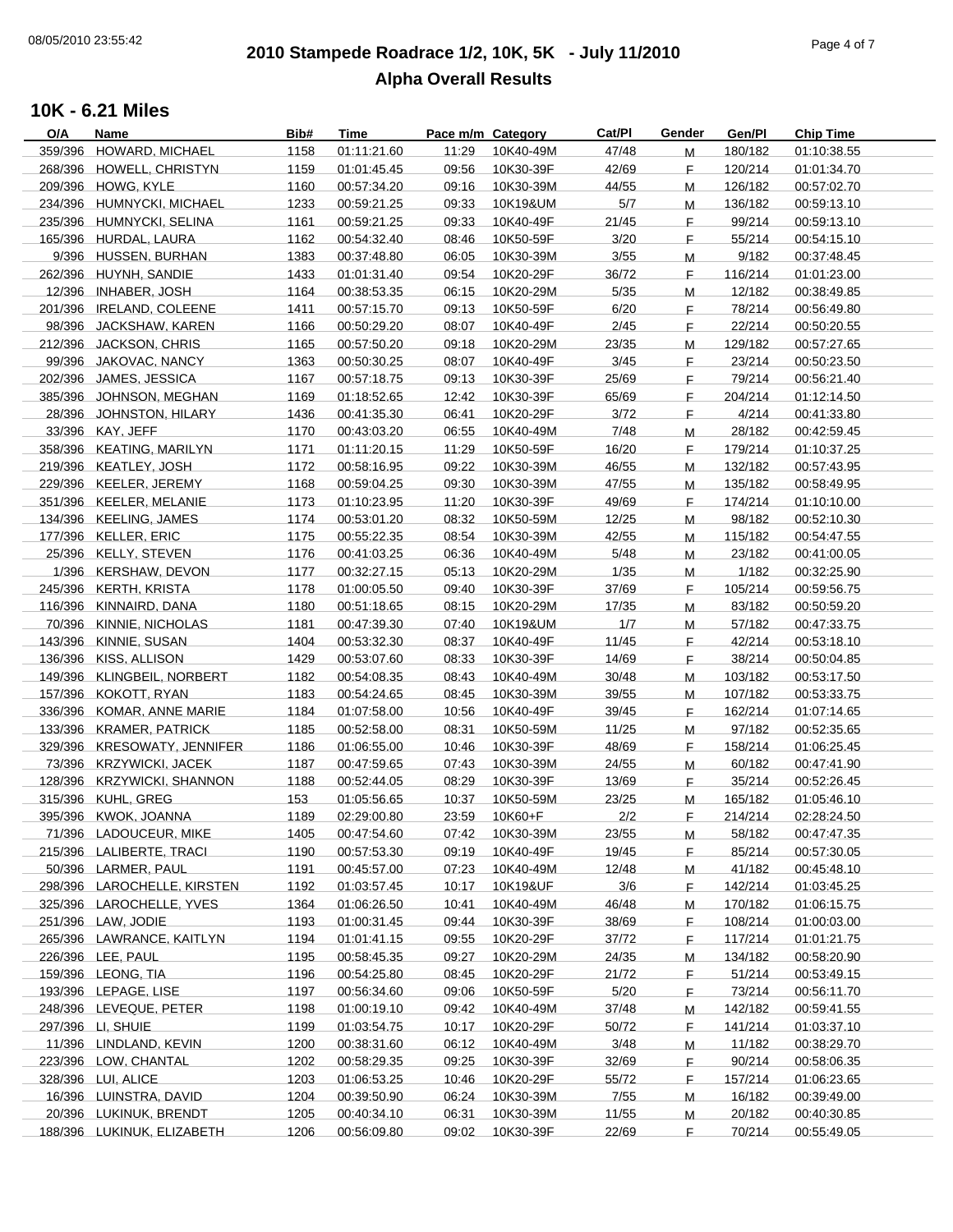# **2010 Stampede Roadrace 1/2, 10K, 5K - July 11/2010** 08/05/2010 23:55:42 Page 5 of 7 **Alpha Overall Results**

| O/A     | Name                                 | Bib# | Time        | Pace m/m Category |           | Cat/Pl | Gender | Gen/Pl  | <b>Chip Time</b> |
|---------|--------------------------------------|------|-------------|-------------------|-----------|--------|--------|---------|------------------|
| 368/396 | MACDONALD, JACQUELINE                | 1208 | 01:12:46.35 | 11:43             | 10K30-39F | 54/69  | F.     | 188/214 | 01:12:04.65      |
| 319/396 | MACDONALD, JAMES                     | 1209 | 01:06:15.45 | 10:40             | 10K40-49M | 44/48  | Μ      | 167/182 | 01:05:45.45      |
|         | 181/396 MACDONALD, LEISA             | 1210 | 00:55:41.60 | 08:58             | 10K50-59F | 4/20   | F.     | 64/214  | 00:55:22.20      |
|         | 106/396 MACEACHERN, CARLA            | 1211 | 00:50:44.60 | 08:10             | 10K40-49F | $5/45$ | F      | 27/214  | 00:50:26.85      |
|         | 124/396 MACGOWAN, DAN                | 1415 | 00:51:50.55 | 08:20             | 10K30-39M | 34/55  | M      | 90/182  | 00:51:21.30      |
|         | 198/396 MACGOWAN, PAUL               | 1416 | 00:57:10.70 | 09:12             | 10K60+M   | 4/12   | M      | 122/182 | 00:56:42.50      |
|         | 146/396 MACHOWSKI, STEPHEN           | 1306 | 00:53:39.00 | 08:38             | 10K20-29M | 20/35  | M      | 102/182 | 00:53:29.05      |
| 389/396 |                                      | 1213 | 01:20:56.75 | 13:01             | 10K30-39F | 67/69  |        | 208/214 |                  |
|         | MACKINNON, CHARLENE                  |      |             |                   |           |        | F.     |         | 01:17:57.20      |
| 388/396 | MACKINNON, KALENA                    | 1457 | 01:20:51.25 | 13:01             | 10K19&UF  | 6/6    | E      | 207/214 | 01:17:48.00      |
|         | 254/396 MACLEAN, ALICE               | 1214 | 01:00:35.10 | 09:45             | 10K50-59F | 10/20  | F.     | 110/214 | 01:00:11.00      |
|         | 233/396 MACLEAN, MARTINA             | 1215 | 00:59:15.15 | 09:32             | 10K50-59F | 9/20   | F.     | 98/214  | 00:58:50.75      |
|         | 78/396 MACLEOD, SHANE                | 1385 | 00:48:21.80 | 07:47             | 10K40-49M | 18/48  | M      | 64/182  | 00:48:07.45      |
| 241/396 | MAGGISANO, NICHOLAS                  | 1216 | 00:59:50.75 | 09:38             | 10K20-29M | 25/35  | M      | 139/182 | 00:59:35.00      |
|         | 110/396 MAGNAN, MICHELLE             | 1217 | 00:51:05.05 | 08:13             | 10K30-39F | 11/69  | E      | 30/214  | 00:50:39.75      |
|         | 242/396 MAKOWECKI, SERENA            | 1218 | 00:59:57.45 | 09:39             | 10K30-39F | 36/69  | F.     | 103/214 | 00:59:22.55      |
|         | 45/396 MANNS, DEREK                  | 1219 | 00:44:57.80 | 07:14             | 10K40-49M | 10/48  | M      | 38/182  | 00:44:45.65      |
| 79/396  | MARCHUK, ANDREA                      | 1220 | 00:48:27.40 | 07:48             | 10K20-29F | 8/72   | F.     | 15/214  | 00:48:16.85      |
|         | 304/396 MARCIL, DEAN                 | 1221 | 01:04:46.30 | 10:25             | 10K40-49M | 42/48  | М      | 158/182 | 01:04:25.30      |
|         | 308/396 MARCIL, LORENZO              | 1222 | 01:05:02.20 | 10:28             | 10K19&UM  | 6/7    | M      | 160/182 | 01:04:42.10      |
|         | 29/396 MARTIN, JEAN-LUC              | 1224 | 00:42:06.55 | 06:46             | 10K30-39M | 12/55  | M      | 25/182  | 00:42:01.60      |
|         | 156/396 MCBEAN, HEATHER              | 1225 | 00:54:24.55 | 08:45             | 10K40-49F | 13/45  | F      | 50/214  | 00:54:03.50      |
|         | 228/396 MCCAFFREY, PAT               | 1226 | 00:58:56.00 | 09:29             | 10K50-59F | 8/20   | E      | 94/214  | 00:58:47.10      |
|         | 305/396 MCCARTY, ERIN                |      |             |                   |           |        |        |         |                  |
|         |                                      | 1227 | 01:04:47.15 | 10:25             | 10K20-29F | 53/72  | F      | 147/214 | 01:04:36.45      |
|         | 66/396 MCDONOUGH, STEWART            | 1228 | 00:47:05.85 | 07:34             | 10K30-39M | 21/55  | M      | 53/182  | 00:46:49.85      |
| 21/396  | MCLEOD, CANDICE                      | 1229 | 00:40:36.25 | 06:32             | 10K30-39F | 1/69   | F.     | 1/214   | 00:40:34.40      |
|         | 333/396 MCMILLIAN, DUNCAN BROWN 1442 |      | 01:07:35.40 | 10:52             | 10K60+M   | 10/12  | М      | 173/182 | 01:06:39.30      |
|         | 139/396 MCTAGGART COWAN, PENNEY 1230 |      | 00:53:22.90 | 08:35             | 10K40-49F | 8/45   | F.     | 39/214  | 00:53:00.80      |
|         | 64/396 MEALEY, JENEE                 | 1444 | 00:46:58.10 | 07:33             | 10K40-49F | 1/45   | F      | 13/214  | 00:46:54.85      |
|         | 109/396 MEIER, JULIE                 | 1231 | 00:50:54.05 | 08:11             | 10K30-39F | 10/69  | F      | 29/214  | 00:50:47.65      |
|         | 217/396 MELENKA, GERRY               | 1232 | 00:58:11.85 | 09:22             | 10K40-49M | 36/48  | M      | 131/182 | 00:57:57.95      |
|         | 222/396 MILBURY, DAWSON              | 1235 | 00:58:29.00 | 09:25             | 10K50-59M | 20/25  | M      | 133/182 | 00:57:54.65      |
|         | 69/396 MOLAND, PATRICK               | 1261 | 00:47:37.85 | 07:40             | 10K40-49M | 16/48  | M      | 56/182  | 00:47:34.35      |
| 354/396 | MOORE, HILARY                        | 1443 | 01:10:38.35 | 11:22             | 10K30-39F | 50/69  | F.     | 176/214 | 01:09:53.50      |
|         | 269/396 MOSSOR, JESSICA              | 1238 | 01:01:58.10 | 09:58             | 10K20-29F | 39/72  | F.     | 121/214 | 01:01:44.85      |
|         | 130/396 MUELLER, CHRISTIN            | 1239 | 00:52:54.50 | 08:31             | 10K20-29F | 15/72  | F.     | 36/214  | 00:52:51.85      |
|         | 299/396 MURPHY, KYLA                 | 1240 | 01:04:20.45 | 10:21             | 10K20-29F | 51/72  | F      | 143/214 | 01:03:35.45      |
|         | 339/396 MURPHY, REBA                 | 1241 | 01:08:02.00 | 10:57             | 10K20-29F | 58/72  | F      | 164/214 | 01:07:22.25      |
|         | 338/396 MURPHY, WAYNE                | 1242 | 01:08:01.75 | 10:57             |           | 25/25  |        | 175/182 | 01:07:21.90      |
|         |                                      |      |             |                   | 10K50-59M |        | M      |         |                  |
|         | 364/396 NAF, MELISSA                 | 1243 | 01:12:24.85 | 11:39             | 10K30-39F | 52/69  | F.     | 184/214 | 01:11:30.50      |
|         | 14/396 NEL, ANTON                    | 1387 | 00:39:27.80 | 06:21             | 10K40-49M | 4/48   | M      | 14/182  | 00:39:24.40      |
|         | 22/396 NELSON, CHRIS                 | 1244 | 00:40:37.10 | 06:32             | 10K50-59M | 1/25   | M      | 21/182  | 00:40:34.20      |
|         | 283/396 NEUMANN, JANET               | 1245 | 01:02:54.85 | 10:07             | 10K50-59F | 11/20  | F      | 131/214 | 01:02:16.80      |
|         | 357/396 NICHOLLS, CORI               | 1248 | 01:11:12.65 | 11:27             | 10K30-39F | 51/69  | E      | 178/214 | 01:10:44.20      |
|         | 137/396 NIXON, TROY                  | 1434 | 00:53:09.05 | 08:33             | 10K40-49M | 28/48  | M      | 99/182  | 00:52:46.65      |
|         | 93/396 NORTON, NICK                  | 1249 | 00:49:51.20 | 08:01             | 10K40-49M | 21/48  | M      | 73/182  | 00:49:40.55      |
|         | 129/396 O'DONOVAN, KEVIN             | 1251 | 00:52:44.95 | 08:29             | 10K40-49M | 26/48  | M      | 94/182  | 00:52:20.30      |
|         | 379/396 OLLEN, COLLEEN               | 1252 | 01:16:01.00 | 12:14             | 10K30-39F | 62/69  | F.     | 199/214 | 01:15:27.70      |
|         | 271/396 OLSEN, LINDA                 | 1388 | 01:02:12.55 | 10:00             | 10K40-49F | 29/45  | F      | 123/214 | 01:01:42.85      |
|         | 238/396 OOI, JAN                     | 1253 | 00:59:35.05 | 09:35             | 10K30-39F | 35/69  | F      | 100/214 | 00:59:01.95      |
|         | 152/396 OOSTERBAAN, JENNIFER         | 1254 | 00:54:17.50 | 08:44             | 10K30-39F | 15/69  | F      | 48/214  | 00:54:09.20      |
|         | 355/396 OSTER, CAREY                 | 1425 | 01:10:43.75 | 11:23             | 10K20-29F | 66/72  | F      | 177/214 | 01:09:51.15      |
|         | 274/396 PACAUD, DANIELE              | 1256 | 01:02:14.00 | 10:01             | 10K40-49F | 32/45  | F      | 125/214 | 01:01:34.35      |
|         | 18/396 PALASCHUK, ANDREW             | 1430 | 00:40:15.85 | 06:28             | 10K30-39M | 9/55   |        | 18/182  | 00:40:13.00      |
|         |                                      |      |             |                   |           |        | M      |         |                  |
|         | 378/396 PANKIW, AMANDA               | 1257 | 01:16:00.00 | 12:14             | 10K30-39F | 61/69  | F      | 198/214 | 01:15:26.60      |
|         | 127/396 PANNETT, STEPHEN             | 1258 | 00:52:43.45 | 08:29             | 10K40-49M | 25/48  | M      | 93/182  | 00:51:40.20      |
|         | 175/396 PATERSON, AMY                | 1259 | 00:55:03.60 | 08:51             | 10K30-39F | 19/69  | F.     | 62/214  | 00:54:42.75      |
|         | 255/396 PATON, GILLIAN               | 1260 | 01:00:37.55 | 09:45             | 10K40-49F | 25/45  | E      | 111/214 | 01:00:11.35      |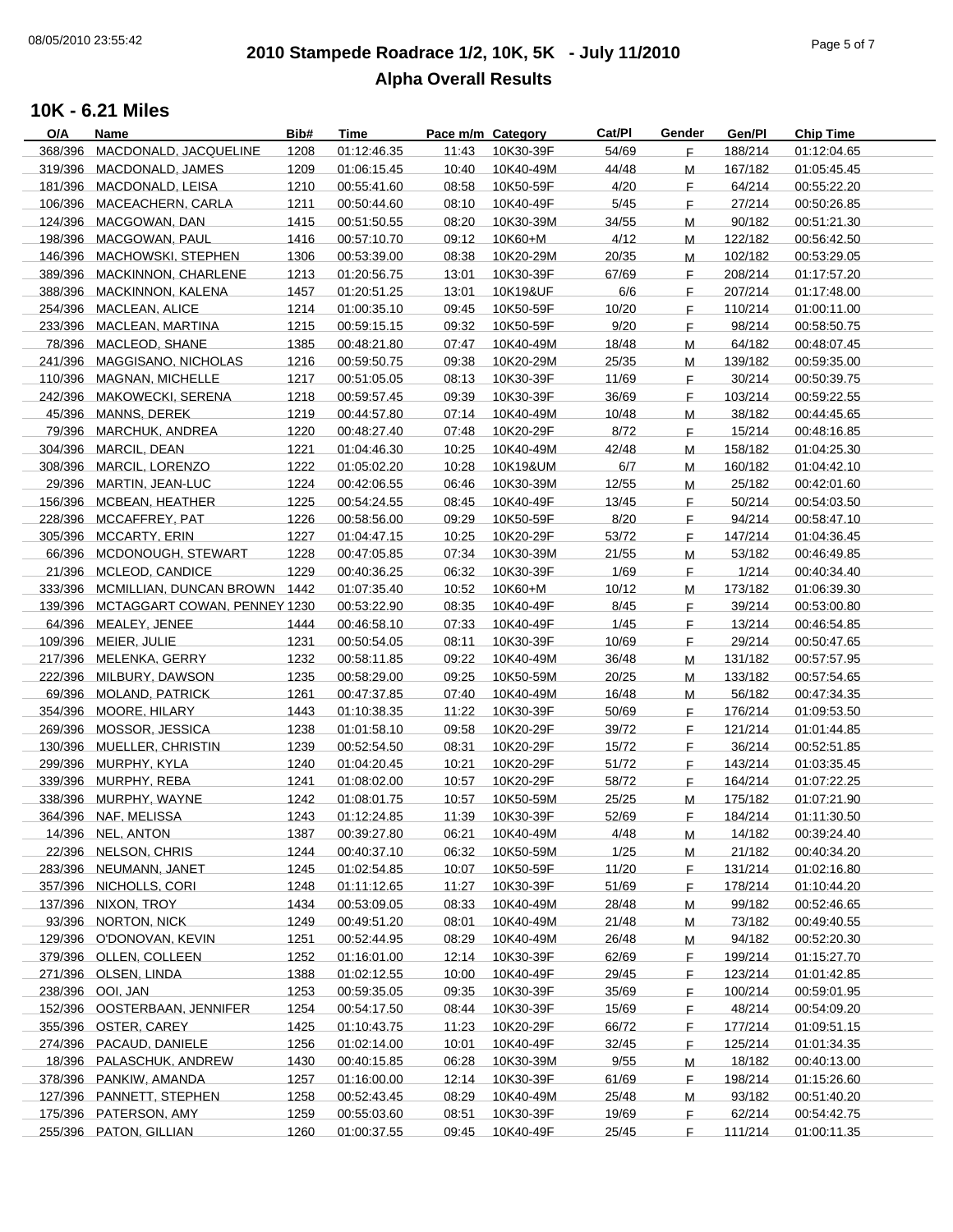# **2010 Stampede Roadrace 1/2, 10K, 5K - July 11/2010** 08/05/2010 23:55:42 Page 6 of 7 **Alpha Overall Results**

| O/A    | Name                      | Bib# | Time        | Pace m/m Category |           | Cat/Pl | Gender | Gen/Pl  | <b>Chip Time</b> |
|--------|---------------------------|------|-------------|-------------------|-----------|--------|--------|---------|------------------|
| 13/396 | PEARSON, DARYL            | 1398 | 00:39:10.60 | 06:18             | 10K30-39M | 5/55   | M      | 13/182  | 00:39:06.70      |
|        | 7/396 PEARSON, TIM        | 1437 | 00:36:36.95 | 05:53             | 10K40-49M | 1/48   | М      | 7/182   | 00:36:34.15      |
|        | 104/396 POCZA, CHELSEA    | 1263 | 00:50:39.65 | 08:09             | 10K20-29F | 13/72  | F.     | 26/214  | 00:50:33.05      |
|        | 2/396 POOTZ, SPENCER      | 1264 | 00:33:27.50 | 05:23             | 10K20-29M | 2/35   | Μ      | 2/182   | 00:33:25.90      |
|        | 350/396 POWELL, KAYLA     | 1265 | 01:09:46.40 | 11:14             | 10K20-29F | 64/72  | F.     | 173/214 | 01:09:18.45      |
|        | 141/396 PRAKASH, LORENA   | 1266 | 00:53:29.40 | 08:36             | 10K40-49F | 9/45   | F.     | 40/214  | 00:53:15.50      |
|        | 224/396 PREMDAS, MAUREEN  | 1267 | 00:58:35.75 | 09:26             | 10K40-49F | 20/45  | F.     | 91/214  | 00:56:54.10      |
|        | 375/396 PROUDFOOT, CATE   | 1269 | 01:15:06.60 | 12:05             | 10K30-39F | 58/69  | F.     | 195/214 |                  |
|        |                           |      |             |                   |           |        |        |         | 01:14:17.05      |
|        | 295/396 PUSZTAY, VANESSA  | 1319 | 01:03:39.80 | 10:14             | 10K20-29F | 49/72  | F.     | 140/214 | 01:03:30.80      |
|        | 55/396 PYKE, BRIDGET      | 1270 | 00:46:28.45 | 07:28             | 10K19&UF  | 1/6    | F.     | 11/214  | 00:46:13.30      |
|        | 58/396 PYKE, DAVID        | 1271 | 00:46:34.40 | 07:29             | 10K50-59M | 5/25   | М      | 47/182  | 00:46:18.80      |
|        | 151/396 RADOJA, LAUREN    | 1272 | 00:54:12.90 | 08:43             | 10K20-29F | 19/72  | F.     | 47/214  | 00:54:11.45      |
|        | 237/396 RAMESSAR, RANDY   | 1273 | 00:59:34.05 | 09:35             | 10K30-39M | 48/55  | M      | 138/182 | 00:59:31.10      |
|        | 174/396 REDDEKOPP, JAY    | 1274 | 00:54:58.95 | 08:51             | 10K50-59M | 13/25  | M      | 113/182 | 00:54:34.60      |
|        | 162/396 REDHEAD, DONALD   | 1399 | 00:54:27.30 | 08:46             | 10K40-49M | 33/48  | M      | 110/182 | 00:54:04.15      |
|        | 153/396 REMMERT, TREVOR   | 1275 | 00:54:19.65 | 08:44             | 10K30-39M | 38/55  | м      | 105/182 | 00:53:38.00      |
|        | 183/396 RENNIE, JENNIFER  | 1406 | 00:55:50.70 | 08:59             | 10K30-39F | 20/69  | F.     | 65/214  | 00:55:34.70      |
|        | 82/396 RENNIE, SCOTT      | 1390 | 00:48:48.55 | 07:51             | 10K30-39M | 26/55  | М      | 67/182  | 00:48:31.40      |
|        | 246/396 RICKARD, STEVE    | 1353 | 01:00:10.35 | 09:41             | 10K60+M   | 6/12   | М      | 141/182 | 01:00:10.35      |
|        | 279/396 ROBINSON, JORDAN  | 1418 | 01:02:43.10 | 10:05             | 10K40-49M | 39/48  | Μ      | 150/182 | 01:02:24.25      |
|        | 341/396 ROBINSON, PATTY   | 1391 | 01:08:09.05 | 10:58             | 10K20-29F | 60/72  | F.     | 166/214 | 01:07:21.00      |
|        | 126/396 ROLLETT, JOHN     | 1451 | 00:52:16.85 | 08:25             | 10K20-29M | 19/35  |        | 92/182  |                  |
|        |                           |      |             |                   |           |        | M      |         | 00:52:08.25      |
|        | 293/396 ROWLAND, MEGHAN   | 1276 | 01:03:36.70 | 10:14             | 10K20-29F | 48/72  | F.     | 139/214 | 01:03:00.65      |
|        | 277/396 RUSSELL, VICTORIA | 1367 | 01:02:29.40 | 10:03             | 10K20-29F | 41/72  | F.     | 128/214 | 01:02:29.40      |
|        | 132/396 SADLER, JONATHAN  | 1278 | 00:52:55.95 | 08:31             | 10K50-59M | 10/25  | м      | 96/182  | 00:52:37.05      |
|        | 43/396 SAETRE, MARTY      | 1279 | 00:44:35.10 | 07:10             | 10K20-29M | 8/35   | м      | 36/182  | 00:44:22.75      |
|        | 342/396 SAIGEON, AMANDA   | 1280 | 01:08:10.45 | 10:58             | 10K20-29F | 61/72  | F.     | 167/214 | 01:07:54.60      |
|        | 111/396 SALT, MICHELLE    | 1446 | 00:51:05.35 | 08:13             | 10K20-29F | 14/72  | F.     | 31/214  | 00:51:03.55      |
|        | 91/396 SARNA, MAGDALENA   | 1281 | 00:49:40.15 | 07:59             | 10K30-39F | 6/69   | F.     | 19/214  | 00:49:34.95      |
|        | 360/396 SATO, CORINNE     | 1282 | 01:11:23.40 | 11:29             | 10K20-29F | 67/72  | F.     | 180/214 | 01:10:57.00      |
|        | 38/396 SAVOIE, JOHN       | 1448 | 00:44:10.60 | 07:06             | 10K40-49M | 8/48   | M      | 31/182  | 00:44:06.80      |
|        | 394/396 SCHATZ, ANGELA    | 1283 | 01:46:21.35 | 17:07             | 10K30-39F | 69/69  | F.     | 213/214 | 01:45:24.30      |
|        | 236/396 SCHMAL, BOB       | 1284 | 00:59:24.60 | 09:33             | 10K60+M   | 5/12   | М      | 137/182 | 00:58:48.35      |
|        | 291/396 SCOTT, ALTA       | 1285 | 01:03:24.35 | 10:12             | 10K20-29F | 46/72  | F.     | 137/214 | 01:03:03.20      |
|        | 120/396 SCOTT, JIM        | 1286 | 00:51:45.85 | 08:20             | 10K50-59M | 9/25   | M      | 87/182  | 00:51:21.25      |
|        | 335/396 SCOTT, ROXANNE    | 1287 | 01:07:57.80 | 10:56             | 10K20-29F | 56/72  | F.     | 161/214 | 01:07:14.60      |
|        | 140/396 SCOTT, STEPHEN    | 1288 | 00:53:25.05 | 08:36             | 10K40-49M | 29/48  | M      | 101/182 | 00:52:40.20      |
|        | 63/396 SEITZ, DESIRAE     | 1290 | 00:46:57.00 | 07:33             | 10K20-29F | 6/72   | F.     | 12/214  | 00:46:53.35      |
|        |                           |      |             |                   |           |        |        |         |                  |
|        | 349/396 SEQUEIRA, VANDELL | 1291 | 01:09:43.00 | 11:13             | 10K20-29M | 34/35  | M      | 177/182 | 01:06:05.60      |
|        | 301/396 SHEFFIELD, KRISTA | 1453 | 01:04:32.05 | 10:23             | 10K20-29F | 52/72  | F      | 144/214 | 01:04:17.65      |
|        | 185/396 SHELDON, KIRSTY   | 1293 | 00:56:01.45 | 09:01             | 10K30-39F | 21/69  | E.     | 67/214  | 00:55:41.95      |
|        | 164/396 SHEPHERD, ALISON  | 1294 | 00:54:31.05 | 08:46             | 10K40-49F | 14/45  | F.     | 54/214  | 00:54:04.65      |
|        | 362/396 SHEPPY, BOBBIE    | 1456 | 01:12:07.05 | 11:36             | 10K50-59F | 17/20  | F.     | 182/214 | 01:11:40.95      |
|        | 59/396 SHEWFELT, KYLE     | 1295 | 00:46:45.95 | 07:31             | 10K20-29M | 10/35  | Μ      | 48/182  | 00:46:18.00      |
|        | 49/396 SIM, MANDI         | 1440 | 00:45:47.50 | 07:22             | 10K30-39F | 4/69   | F.     | 9/214   | 00:45:40.25      |
|        | 119/396 SINCLAIR, PAUL    | 1297 | 00:51:39.85 | 08:19             | 10K50-59M | 8/25   | M      | 86/182  | 00:51:24.15      |
|        | 40/396 SKEA, KENNETH T.   | 1298 | 00:44:30.65 | 07:09             | 10K50-59M | 2/25   | Μ      | 33/182  | 00:44:25.40      |
|        | 214/396 SKROVE, TAMMIE    | 1300 | 00:57:51.80 | 09:18             | 10K30-39F | 30/69  | F.     | 84/214  | 00:57:23.65      |
|        | 31/396 SMITH, COLIN       | 1419 | 00:42:12.35 | 06:47             | 10K30-39M | 13/55  | Μ      | 26/182  | 00:42:08.90      |
|        | 369/396 SMITH, LINDA      | 1301 | 01:12:49.70 | 11:43             | 10K50-59F | 19/20  | F.     | 189/214 | 01:12:03.15      |
|        | 264/396 SMITH, MARK       | 1302 | 01:01:34.70 | 09:54             | 10K20-29M | 28/35  | Μ      | 148/182 | 01:01:08.30      |
|        | 286/396 SMITH, RICHARD    | 1303 | 01:03:11.90 | 10:10             | 10K40-49M | 41/48  | Μ      | 154/182 | 01:02:48.85      |
|        | 52/396 SOLOMCHUK, LISA    | 1354 | 00:46:14.70 | 07:26             | 10K30-39F | 5/69   | F.     | 10/214  | 00:46:05.75      |
|        | 371/396 STADNYK, THERESA  | 1304 | 01:12:59.05 | 11:45             | 10K30-39F | 56/69  | F.     | 191/214 | 01:12:06.25      |
|        | 334/396 STANLEIGH, LARRY  | 1305 | 01:07:54.75 | 10:56             | 10K50-59M | 24/25  |        | 174/182 | 01:07:06.70      |
|        |                           |      |             |                   |           |        | м      |         |                  |
|        | 118/396 STEWART, JEFF     | 1307 | 00:51:29.95 | 08:17             | 10K30-39M | 32/55  | M      | 85/182  | 00:51:05.70      |
|        | 83/396 SUCHAN, BRETT      | 1308 | 00:48:53.20 | 07:52             | 10K20-29M | 13/35  | м      | 68/182  | 00:48:36.05      |